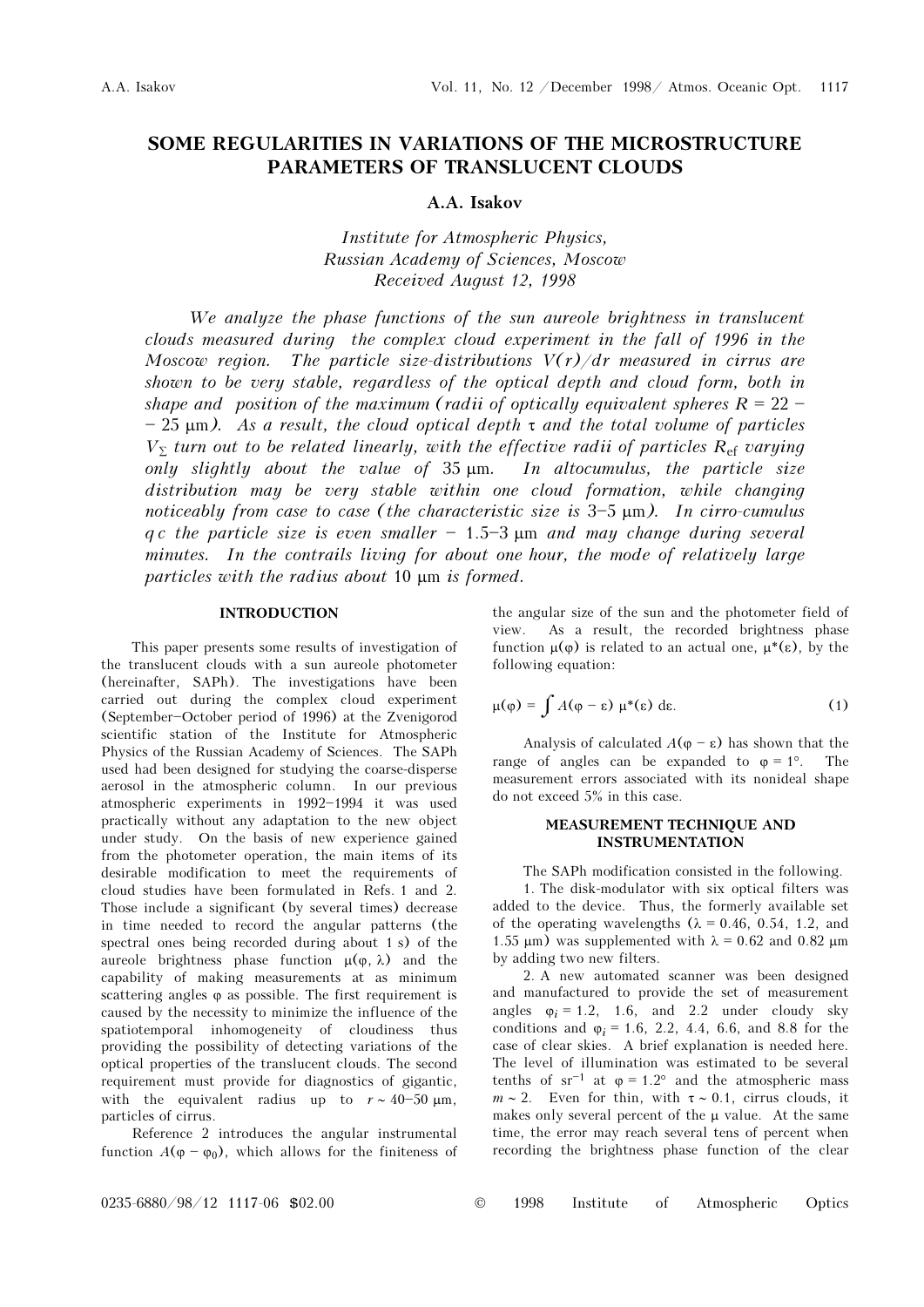sky. That is why the angle  $\varphi = 1.2^{\circ}$  was excluded from the second set of angles.

The operation of SAPh itself and the procedure of signal recording are almost completely computercontrolled. This allows a reduction of time needed to record the cloud phase functions to about 10 s as short. The complete cycle of measurements (i.e., recording of zeros and signals, scanner reset, etc.) takes about 1.5 minutes.

That short recording time (during 10 s the sun moves along the azimuth by about 2 minutes of arc) enabled us to replace the tracking system, when studying translucent clouds, by an "optical sight" providing for about 2-minute of arc reproducibility of aiming at the sun. After completion of the preliminary cycle, the device is aimed at the sun, and the direct solar flux and  $\mu(\varphi)$  at three scattering angles are recorded during 10 s.

The set of scattering angles  $\{\varphi_i\}$  determines the linear dimensions of the cloud volume contributing to of the brightness phase function recorded besides the measurement time. Naturally, the smaller are these dimensions, the less strict restrictions are imposed upon the inhomogeneities of the cloudiness field under study. Consequently, the cloudiness spatiotemporal inhomogeneity itself can easily be transformed into the object for a study. Dimensionality of the vector of measurements  $\mu_k$ , i.e., the number  $n = i \times j$  of all measured parameters  $\mu(\varphi_i, \lambda_j)$ , must provide for stability of the inverse problem solution. Three angles give  $n = 18$ , and, as analysis shows, that is enough.

Based on the conclusions drawn from the mathematical experiment in Ref. 2, we have chosen  $r = 80$  μm as the upper boundary for the kernel of the inverse problem equation when transformed to the algebraic form.

#### MEASUREMENT CONDITIONS

In this year dry and sunny weather was observed in Moscow region in the second decade of September and until the end of October. Therefore, the observations with the SAPh continued even after termination (October 5) of the complex experiment. This period included twenty days of observation; two of them were cloudless, while on other days almost all types of translucent clouds listed in the Album of Clouds (Ref. 3) occurred.

Clouds were identified visually according to the Album, because the cloud height meters used in the experiment are incapable of detecting the height of thin clouds boundary. Most often different types of cirrus were observed, and the cases of two-layer cloudiness  $Ci + Ci$  were also detected occasionally. Cumulus clouds were mainly observed as  $Cc$  or  $Ac$  in combination with the upper  $Ci$  layer. Only once the Ac clouds were observed as a vast even field with the characteristic angular dimensions of "fleecy clouds" about  $1^\circ$ . In the majority of cases either separate Ac fields with dimensions about tens of kilometers or  $Cc$ areas on the periphery of cirrus fields prevailed. It is worth noting that the cirrus structure kept almost constant with time, while transformation processes in  $Cc$  could be observed even visually. The characteristic time of transformation was about several minutes, so that sometimes clouds thickened or dissipated even while being seen.

The short time of recording has allowed these variations to be followed up in a number of cases (see below). However, the number of records made for  $Cc$ and  $Ac$  were significantly fewer than for  $Ci$  and  $Cs$ . The total number of records exceeded two hundreds, about 10% of records were rejected for the reasons of cloudiness inhomogeneity. The total number of cases (by a case is meant the recording of no less than threefive records for one cloud formation, single records were done only for the contrails) is presented in the Table I along with the distribution of cases over cloud type. When analyzing the Table, one should keep in mind that both  $Cs$  and  $Ac$  were sometimes observed during same day.

TABLE I.

|            |  |  |  |  | Contrails |
|------------|--|--|--|--|-----------|
| case       |  |  |  |  |           |
| The number |  |  |  |  |           |

The particular emphasis should be given to two days  $-$  September 30 and October 12. The first case corresponds to the scheme of atmospheric front passage described in Ref. 3. In the morning, around 09:00 a.m., thin even cirrus clouds were observed, then the cloudiness became a two-layer  $Ci + Ci$ . At about 11:30 a.m. wide and even  $Ci$  spissatus jets appeared. They came from west-south-west and gradually became more dense. At about 02:30 p.m. they gave way to even cirrostratus Cs.

At 04:30 p.m. the dense altostratus, As, clouds were observed, and in the evening they were replaced by Ns.

The period, most convenient for measurements, lasted about three hours, during which we succeeded to follow up the dynamics of optical characteristics of cirrus clouds with their optical depth varying as  $\tau \approx 0.1 - 1.5$  (see below). About 30 records were recorded during these three hours.

The case observed on October 12 is schematically similar to the first one (including the chronology), but it was preceded by the trailing edge of the cold atmospheric front  $-$  in days preceding this event it was cloudy and rainy, and the pressure "ridge" was observed in the evening before this day. Thin cirrus clouds coming from south-west gave way to more dense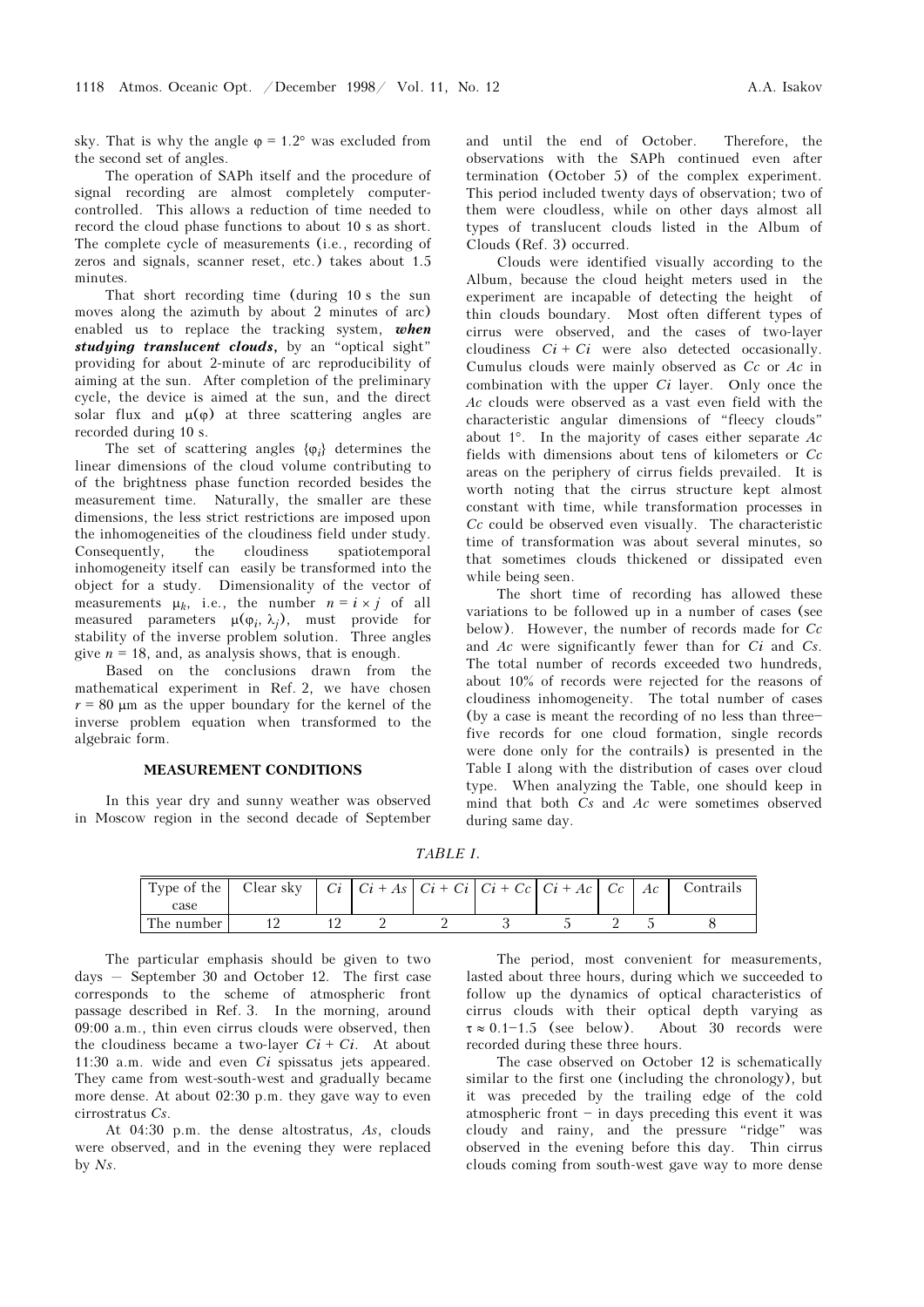$Ci$  spissatus jets, and at about 02:30 p.m. the even  $Cs$ field with the distinct boundary was observed, at about 04:30 p.m. it transformed into the As field. About 50 records have been taken that day with the depth varying from  $\tau \approx 0.1$  to 1.3. Note that in the abovedescribed cases such rather rarely occurring optical effects were observed as the double halo and the rainbow arcs, what indicates that the ice crystals had a preferred orientation (ordered in space).

The contrails have been detected eight times during the experiment, and in two cases they were observed against the background of thin cirrus clouds. All the contrails observed could be considered as old ones, because they were observed about half an hour and after the aircraft had flown off.

Prior to analysis of the measurement results, let us return to the problem of multiply scattered radiation. In Ref. 4 the contribution coming from multiple scattering has been estimated in the small-angle scattering approximation. As follows from the figure presented in Ref. 4, if the optical depth of a layer is  $\tau \approx 1$ , this contribution is less than 10% and **almost** independent of an angle within the scattering angles  $\varphi = 1 - 2^{\circ}$ . Otherwise it only changes the level of  $\mu(\varphi)$ , while keeping unchanged its angular behavior. Similar estimates may be found in Ref. 5. This circumstance has also been taken into account when choosing the set of  $\{\varphi_i\}$  angles. The narrow width of aureole in cirrus leads, as known, to underestimation of their optical depth as measured for the direct solar radiation.<sup>6</sup> Besides, in the optical depth of most thin  $Ci$ clouds, cannot be separated from  $\tau$  of the atmospheric aerosol, which almost always exceeds 0.1. For this reason we used in our analysis the optical depths calculated based on the reconstructed size-distributions of the ensembles of cloud particles.

## DISCUSSION

As was noted above, the majority of records were obtained for different types of cirrus: fibrous, edgeshaped, tangled, cirrostratus (fibrous and fog-like), etc. Such a variety of shapes seems to correspond to the variety of optical and microphysical characteristics of clouds. However, analysis of the results obtained from inverting about 150 phase functions recorded in ten cases that made the main bulk of observations led us to an unexpected conclusion that particles of cirrus clouds in the size range  $r = 0.3{\text -}50 \text{ }\mu\text{m}$  show the distribution of their volume over size to be stable in shape and the position of maximum ( $r \approx 22{\text -}25 \text{ }\mu\text{m}$ ) irrespective of the subtupe of clouds and cloud optical depth. The rms errors,  $\mu$ , of the reconstruction are about  $5-10\%$ . One of the causes of such a stability of  $dV(r)/dr$ , as compared to a droplet cloud, is quite obvious  $-$  the ice particles are insensitive to pulsations of the relative air humidity. However, this cause does not explain the reproducibility of the results. This is illustrated by Fig. 1a.

Figure 1*a* presents three curves  $dV(r)/dr$  for two different days: September 30 and October 5. Curves 1 and 2 (the left ordinate axis) correspond to close  $(\tau = 0.95$  and 0.82) optical depths but on different days. Curve 3 (the right axis) was obtained in the same day as curve 2, but with a four times lower  $(\tau = 0.22)$  optical depth. The distributions are rather narrow - their halfwidths are  $\Delta r/r_{\rm max} \sim 0.3$ . It was noted in Ref. 2 that the algorithm for solution of the inverse problem has certain drawbacks. In order to exclude their manifestations, we have analyzed the initial data - scattering phase functions  $\mu(\varphi, \lambda)$ . For every case, we have calculated the regressions ln  $\mu$ (φ = const, λ) of lnλ at three scattering angles φ for six wavelengths. These relationships approximate the spectral dependence of the phase functions. It turned out that *all over the data array* 1) there exists a linear relation between these parameters with less than 5-% deviations of experimental points from the regression straight line; 2) the angular coefficients  $K$  of the straight-line regressions for  $\varphi = 1^{\circ}$  have very small spread in values (Fig. 2, the left ordinate) and the value  $K_1 \approx 1.2$ , almost *independent* of the cloud **optical depth** τ (the abscissa), for  $φ = 2.2°$   $K_3 = 1.0$  $(K_2 = 1$  certainly occupies the intermediate position, but it is not shown in the figure in order to make it more clear). The spread of  $K_3$  for the smallest optical depths is associated with the contribution from the coarse-disperse atmospheric aerosol, for which the spectral dependence of the phase function differs from that for a cloud. So, first, the stability of the reconstructed distributions  $dV(r)/dr$  results from the very high reproducibility of the spectral and angular dependence of brightness of the aureole produced by different types of cirrus clouds. This stability is not a result of peculiarities of the algorithm of the inverse problem solution. Second, with the optical depth varying as  $\tau \approx 0.2$ -1.5 distortions of the spectral and angular dependence (rather than the general level) due to multiply scattered radiation most likely do not exceed 5%.

In Ref. 2, it was noted that in cirrus the angular size of the visible aureole around the moon may vary by two to three times. At the first sight, this statement disagrees with the conclusion drawn above. In Fig. 1a, to the right from the main distribution bell around  $r \approx 40 - 50 \text{ }\mu\text{m}$ one can see the second bell, which is several times smaller in magnitude. The validity of the parameters (markedly varying) of this mode is certainly lower than in the main mode. However, it is just the particles of the second mode that apparently determine variations of the visually observed aureole peak of  $\mu$ , while this peak (for clouds of the Ci type) is beyond the range of operation angles.

Such a parameter as the effective radius of particles  $R<sub>ef</sub>$  is often used in theoretical calculations for parameterization of the cloudiness characteristics. This parameter is equal to the ratio of the total volume of particles to their total area of cross sections. We have also calculated this parameter (certainly, for the size range  $r = 0.5 - 80 \text{ }\mu\text{m}$ ) for the whole data array. As the coefficient  $K$  (and by the same reason), the effective radius  $R_{\text{ef}}$  has a small spread in values and only at  $\tau \leq 0.2$ . For large depths it stabilizes at the value  $R_{\text{ef}}$  = 35  $\pm$  1 (Fig. 3, the left axis).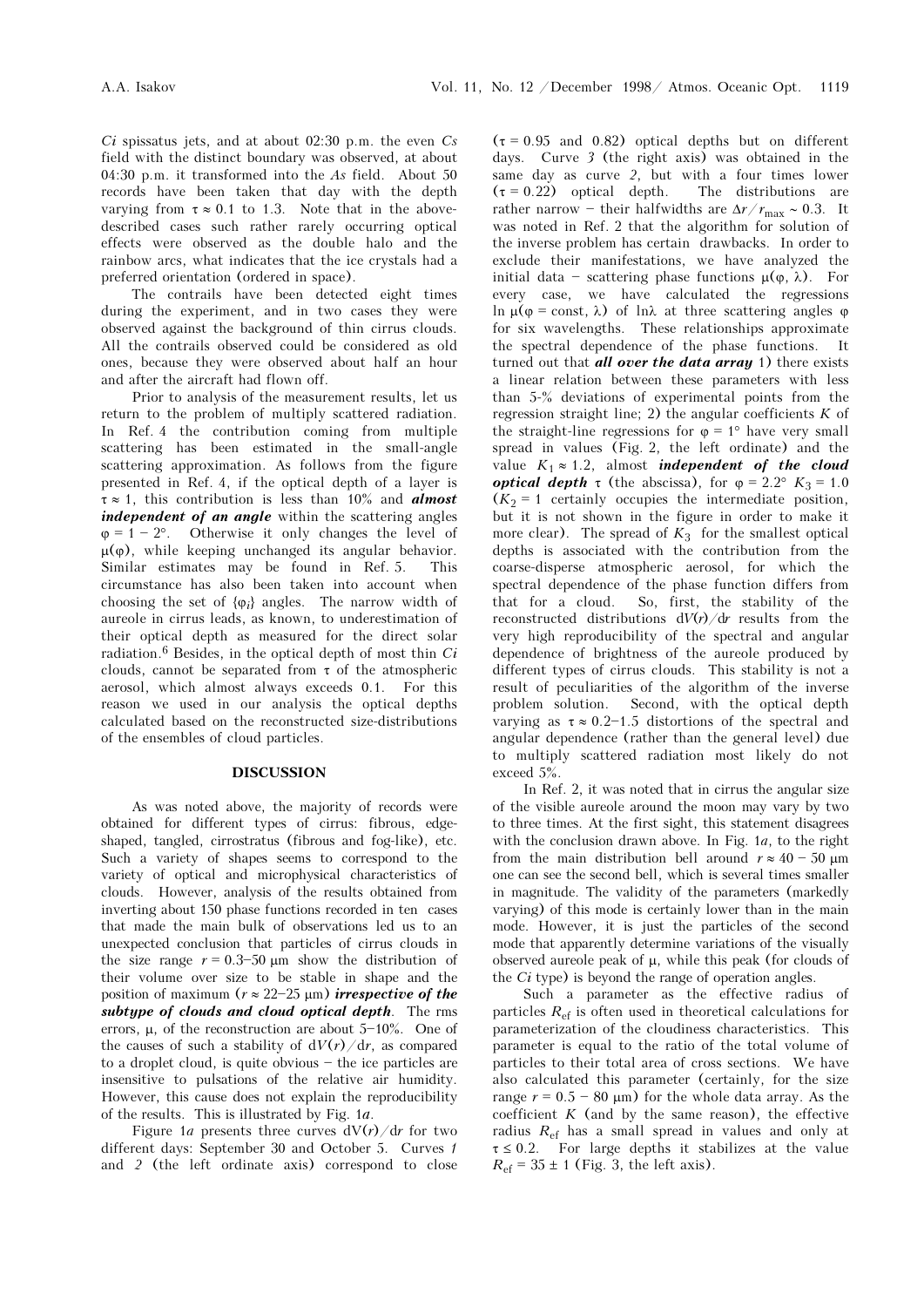

FIG. 1. Particle size-distribution for three cases of cirrostratus Cs : (a) October 5,  $\tau$  = 0.95 (curve 1) September  $30, \tau = 0.82$  and  $0.22$  (curves 2 and 3, respectively); (b) September 25, a separate cirrus cloud, the recording time 04:14 p.m. (curve 1), 04:18 p.m. (curve 2), 04:23 p.m. (curve 3), and 04:27 p.m. (curve 4); (c) altocumulus Ac field (the left axis, curves  $1-3$ , the interval between records was about 5 min) and cirrocumulus Cc (the right axis, curves  $4-6$ , the interval about 2 min); (d) "old" (with the age about half an hour and more) contrails.

These Figures also show the dependence of the total volume of particles  $V_{\Sigma}$  (the right axis) calculated from the  $dV(r)/dr$  curves in the range  $r = 0.3-80 \mu m$  on the reconstructed optical depth τ. The straight line on the figures corresponds to  $V_{\Sigma} = 16\tau$ ,  $V_{\Sigma}$  in cm<sup>3</sup>/m<sup>2</sup>. The linear relation between the parameters proportional to the cubed radius of particles  $(V<sub>\Sigma</sub>)$  and the squared radius  $(τ)$ , which is illustrated by Figs. 2 and 3, is possible only at constant particle size distribution. The variations of  $V<sub>Σ</sub>$ and  $\tau$  are determined by the total number of particles in the column N. Most likely, this is the dependence on the geometrical thickness of a cloud (in meters), although variations of the particle number density at a steady state particle size distribution cannot be excluded. The coefficient of proportionality between the volume of particles and the cloud depth was calculated separately for three data sub-arrays: the data recorded on September 30, the data recorded on October 12, and all the remaining data. It turned out to be  $\xi = 16$  accurate to  $≈ 3%$  for all the three cases.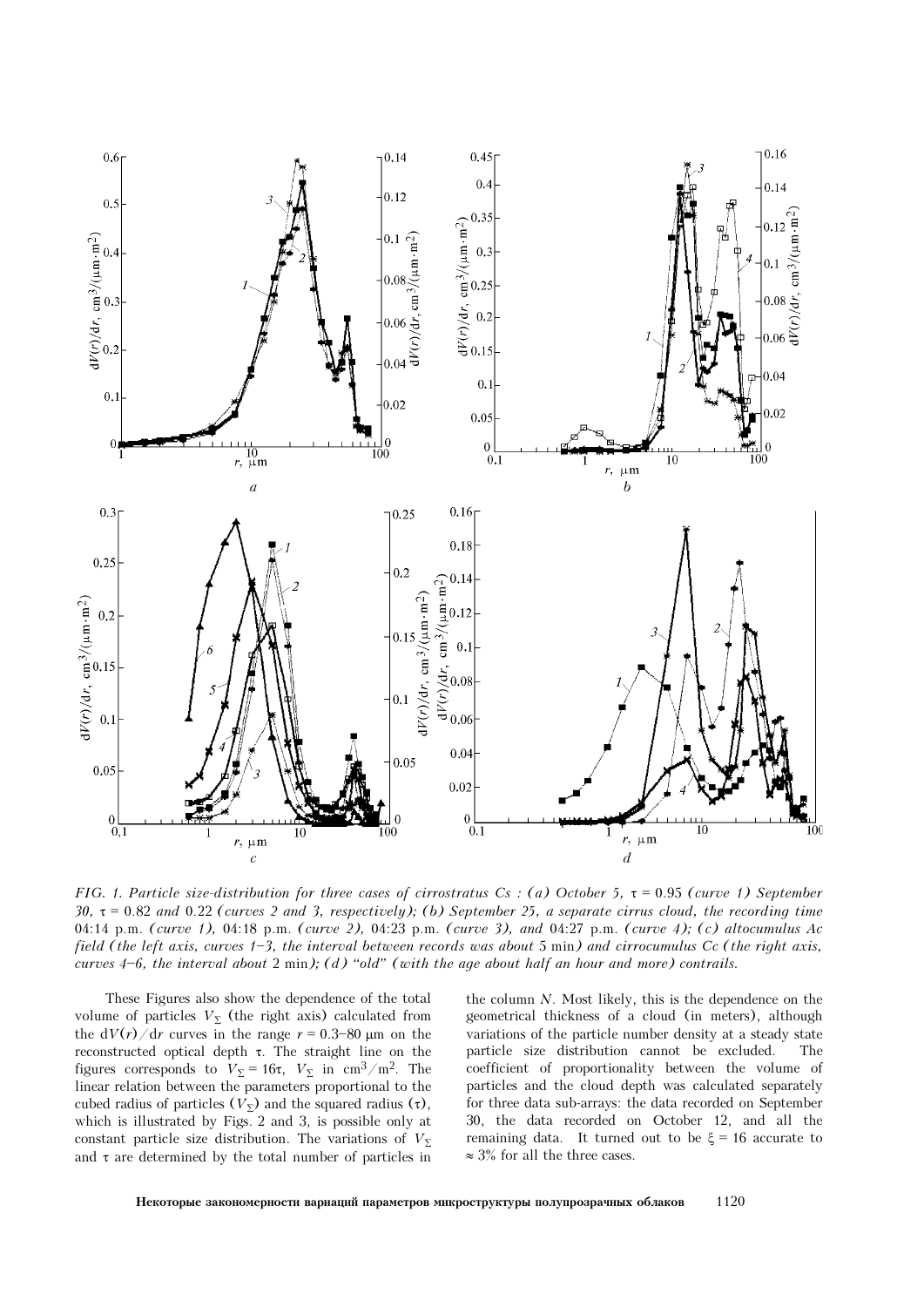

FIG. 2. The spectral dependence  $K = d(\ln \mu)/d\lambda$  of the aureole brightness for the scattering angles  $\varphi = 1$ and 2 (1 and 2) and the total volume of particles  $V_{\Sigma}$ (3, the right ordinate axis) versus the optical depth τ of cirrostratus Cs. The straight line corresponds to  $V<sub>Σ</sub> = 16τ.$ 

Reference 7 presents some results of a study of cirrus clouds and contrails using from two airborne laboratories. Among other characteristics, the average values of the effective radius and the ice content for 1 m3 of air are presented there. The cloud layer thickness is estimated in Ref. 7 to be approximately 1 km, therefore the conversion of IWC (ice water content) into the ice content in the column gave the value  $20-50 g/m^3$ , which is not too different from the values presented in Figs. 2 and 3. The values of the effective radius also agree rather well  $(R<sub>ef</sub> = 26 - 30$  by the data from Ref. 7), taking into account the size range covered in measurements conducted in Ref. 7 and somewhat different equation for its estimation used.

The only case dropping out from the described scheme was recorded on September 25. The corresponding distribution curves  $dV(r)/dr$  are presented in Fig. 1b. The main distribution mode here corresponds to significantly smaller size of particles and varies with time in the size range  $r = 7-$ 15 μm (in the cloud experiment of 1994, one similar case was also fixed,2 while all the rest cases correspond well to the above scheme.) The form and dynamics of the distributions, resemble the situation with contrails (see below), although the cloud was identified as cirrus. Maybe this was the initial stage of cirrus formation  $-$  in all other cases, clouds appeared near the horizon several hours before the time of recording.



FIG. 3. The effective radius of particles  $R_{\text{ef}}$  (1) and the total volume of particles  $V_{\Sigma}$  (2, the right ordinate axis) versus the optical depth  $\tau$  of cirrostratus Cs clouds. The straight line corresponds to  $V_{\Sigma} = 16\tau$ .

## Cumulus clouds

The data obtained for cumulus  $Ac$  and  $Cc$  allowed us to assume the following. First,  $dV(r)/dr$  distributions in cumulus are vary stronger than tose in cirrus, and in  $Cc$ they may vary even within same cloud. Second, particles in  $Ac$  clouds are somewhat larger (the position of the mode varies within  $r = 3 - 5 \mu m$ , while in Cc it is about  $1.5 - 3$  μm), see Fig. 1c. Curves  $1 - 3$  correspond to the above-described homogeneous field of  $Ac$  - for similar cases the shape of the distribution and the position of the mode are rather stable, with only the amplitude of the distribution varying. Curves  $4\overrightarrow{6}$  correspond to the Cc cloud. They were recorded with the interval less than 2 min. One can easily see how particle size decreases with time. It is just the case with a cloud (obviously, liquid-droplet one), that dissipated during the observations. In the cases of two-layer cloudiness of the type  $Ci + Ac$ , the distribution curve (as was noted in Ref. 2) clearly broke into two modes  $-$  for small particles of  $Ac$  and large ice crystals of  $Ci$ . The positions of the curve's maxima in these cases well corresponded to those for single-layer clouds, what again confirms the stability of the algorithm for inverse problem solution.

#### **Contrails**

The main air corridors "supplying" the contrails for our studies were the airways of the Sheremetevo airport (about ten kilometers to the north) and Vnukovo (about three times farther to the south). Therefore, the southern contrails are markedly older than the northern ones, and they are observed more